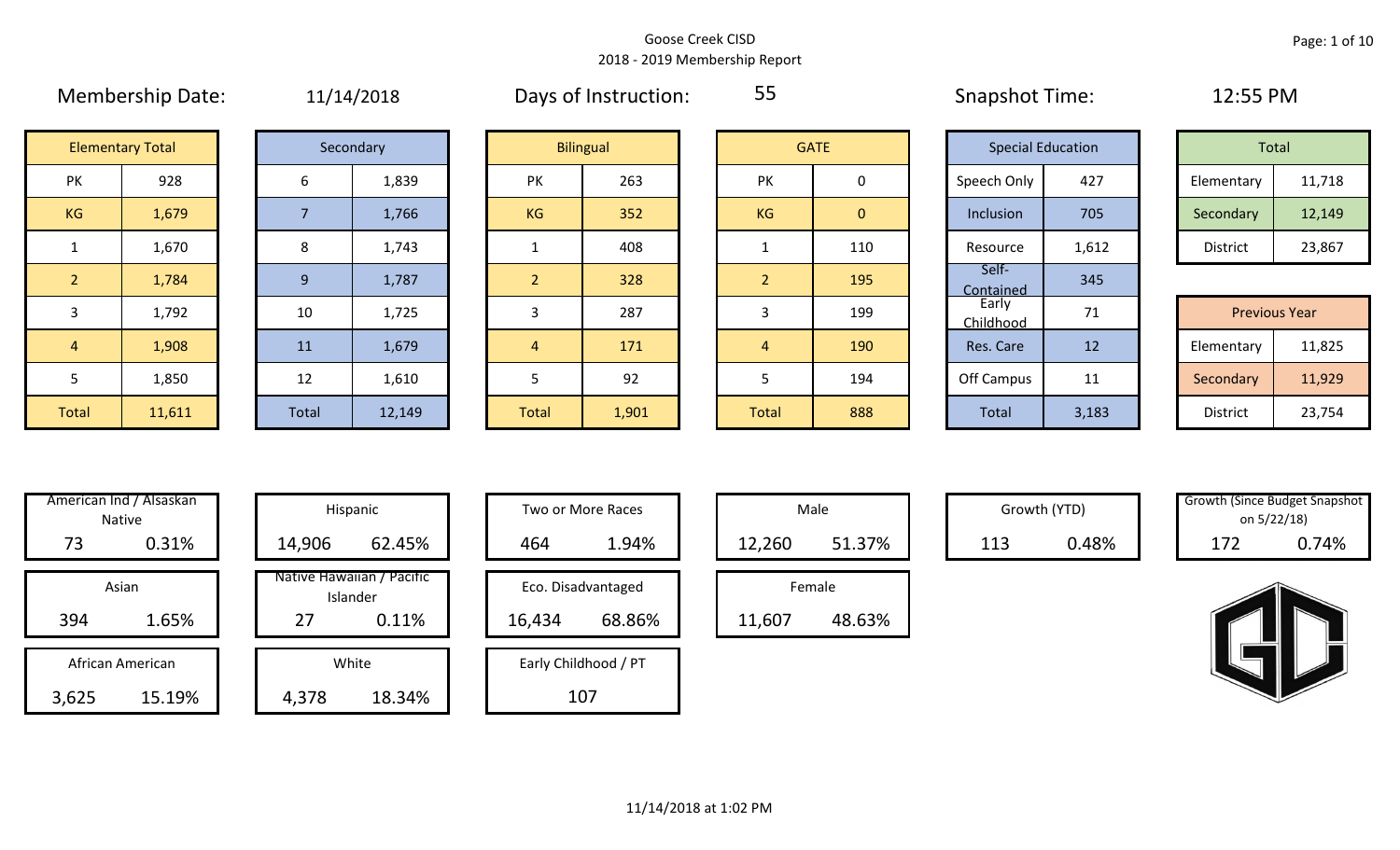| 11/14/2018<br>Date |                        | PK             |      | KG          |                |                            |                | 2            |                |                |             |                |                         | $\boldsymbol{\Delta}$ |                |              | 5              |                | Campus Totals           |            | Early        | Spec.    | Total          | $17 - 18$ | 18-19 |            |          |
|--------------------|------------------------|----------------|------|-------------|----------------|----------------------------|----------------|--------------|----------------|----------------|-------------|----------------|-------------------------|-----------------------|----------------|--------------|----------------|----------------|-------------------------|------------|--------------|----------|----------------|-----------|-------|------------|----------|
|                    |                        | GenEd BilEd    |      | GenEd BilEd |                | GenEd BilEd                |                | <b>GenEd</b> | <b>BilEd</b>   |                | Total GenEd | <b>BilEd</b>   | <b>Total</b>            | GenEd                 | <b>BilEd</b>   | <b>Total</b> | GenEd          | <b>BilEd</b>   | <b>Total</b>            | GenEd      | <b>BilEd</b> | Child    | Prog           |           |       | Projection | Capacity |
| $\circ$            | Teachers               | 1              | 1    | 4           | 2              | 4                          | 1              | 4            | $\overline{2}$ | 6              | 3           | $\overline{2}$ | 5                       | 5                     | $\mathbf{1}$   | 6            | 4              | 1              | 5                       | 25         | 10           |          |                |           |       |            |          |
| Alam               | Students               | 42             | 22   | 78          | 27             | 77                         | 22             | 91           | 31             | 122            | 59          | 30             | 89                      | 98                    | 21             | 119          | 101            | 15             | 116                     | 546        | 168          | $\Omega$ | 55             | 769       | 754   | 730        | 850      |
|                    | <b>Available Seats</b> | $\overline{2}$ | 22   | 10          | 17             | 11                         | 0              | $-3$         | 13             | 10             | 7           | 14             | 21                      | 12                    | $\mathbf 1$    | 13           | $-1$           | 10             | 9                       |            |              |          |                |           |       |            |          |
|                    | Teachers               | $\mathbf{1}$   |      | 3           | $\overline{2}$ | 4                          | $\overline{2}$ | 4            | $\overline{2}$ | 6              | 4           | $\overline{2}$ | 6                       | 4                     | $\overline{2}$ | 6            | 4              | $\mathbf{1}$   | 5                       | 24         | 12           |          |                |           |       |            |          |
| Ashbel<br>Smith    | Students               | 47             | 23   | 56          | 39             | 71                         | 38             | 69           | 35             | 104            | 65          | 43             | 108                     | 73                    | 36             | 109          | 83             | 21             | 104                     | 464        | 235          |          | 27             | 727       | 784   | 778        | 924      |
|                    | <b>Available Seats</b> | $-3$           | 21   | 10          | 5              | 17                         | 6              | 19           | 9              | 28             | 23          | 1              | 24                      | 15                    | 8              | 23           | 17             | $\overline{4}$ | 21                      |            |              |          |                |           |       |            |          |
|                    | Teachers               | 1              |      | 4           | 2              | 3                          | $\overline{2}$ | 5            | $\overline{2}$ | 7              | 4           | $\overline{2}$ | 6                       | 4                     | 2              | 6            | 4              | 1              | 5                       | 25         | 12           |          |                |           |       |            |          |
| Austin             | Students               | 39             | 21   | 75          | 25             | 55                         | 37             | 111          | 35             | 146            | 89          | 35             | 124                     | 95                    | 33             | 128          | 102            | 19             | 121                     | 566        | 205          | 0        | 7              | 778       | 753   | 747        | 814      |
|                    | <b>Available Seats</b> | 5              | 23   | 13          | 19             | 11                         | $\overline{7}$ | $-1$         | 9              | 8              | $-1$        | 9              | 8                       | $-7$                  | 11             | 4            | $-2$           | 6              | Δ                       |            |              |          |                |           |       |            |          |
|                    | <b>Teachers</b>        | $\mathbf{1}$   | 1    | 5           | $\mathbf{1}$   | 4                          | $\overline{2}$ | 6            | $\mathbf{1}$   | $\overline{7}$ | 5           |                | 6                       | 5 <sup>1</sup>        | $\mathbf{1}$   | 6            | 5              | $\mathbf{1}$   | 6                       | 31         | 8            |          |                |           |       |            |          |
| Banuelos           | Students               | 40             | 36   | 91          | 17             | 85                         | 34             | 108          | 26             | 134            | 119         | 26             | 145                     | 128                   | 17             | 145          | 128            | 12             | 140                     | 699<br>168 |              | 0        | $\overline{7}$ | 874       | 863   | 881        | 850      |
|                    | <b>Available Seats</b> | 4              | 8    | 19          | 5.             | 3                          | 10             | 24           | $-4$           | 20             | $-9$        | -4             | $-13$                   | $-18$                 | 5              | $-13$        | $-3$           | 13             | <b>10</b>               |            |              |          |                |           |       |            |          |
|                    | Teachers               | 1              | 0.5  | 4           | 1              | 5                          | $\overline{2}$ | 5            | $\overline{2}$ | 7              | 5           | $\overline{2}$ | $\overline{\mathbf{z}}$ | 5                     | -1             | 6            | 4              | 1              | 5.                      | 29         | 9.5          |          |                |           |       |            |          |
| Bowie              | Students               | 46             | 22   | 90          | 18             | 99                         | 30             | 104          | 30             | 134            | 113         | 23             | 136                     | 106                   | 25             | 131          | 98             | 12             | <b>110</b>              |            |              | 0        | 23             | 839       | 844   | 852        | 880      |
|                    | <b>Available Seats</b> | $-2$           | 0    | $-2$        | 4              | 11                         | 14             | 6            | 14             | 20             | $-3$        | 21             | 18                      | 4                     | $-3$           | 1            | $\overline{2}$ | 13             | 15                      | 656        | 160          |          |                |           |       |            |          |
|                    | Teachers               | 0.5            | 0.5  | 4           | 1              | $\boldsymbol{\mathcal{A}}$ | $\overline{2}$ | 4            | $\overline{2}$ | 6              | 3           | $\overline{2}$ | 5                       | 4                     | $\overline{2}$ | 6            | 3              | $\mathbf{1}$   | Δ                       | 22.5       | 10.5         |          |                |           |       |            |          |
| Carver             | Students               | 34             | 21   | 74          | 20             | 77                         | 28             | 69           | 25             | 94             | 75          | 31             | 106                     | 79                    | 30             | 109          | 77             | 20             | 97                      |            |              | 0        | 16             | 676       | 743   | 712        | 836      |
|                    | <b>Available Seats</b> | $-12$          |      | 14          | $\overline{2}$ | 11                         | 16             | 19           | 19             | 3              | $-9$        | 13             | 4                       | 9                     | 14             | 23           | $-2$           | 5 <sup>5</sup> | $\overline{\mathbf{3}}$ | 485        | 175          |          |                |           |       |            |          |
|                    | Teachers               | 1              | 0    | 5           | 0              | 5                          | 0              | 5            | $\mathbf 0$    | 5              | 5           | 0              | 5                       | 5                     | 0              | 5.           | 5              | $\mathbf 0$    | 5.                      | 31         | 0            |          |                |           |       |            |          |
| Clark              | Students               | 36             | 0    | 98          | 0              | 93                         | 1              | 105          | 0              | 105            | 116         | 0              | 116                     | 107                   | 0              | 107          | 116            | 0              | 116                     |            |              | 3        | 30             | 705       | 685   | 670        | 850      |
|                    | <b>Available Seats</b> | 8              | 0    | 12          | 0              | 17                         | $-1$           | 5            | $\mathbf 0$    | 5              | -6          | 0              | -6                      | 3                     | 0              | 3            | 9              | $\mathbf 0$    | 9                       | 671        | $\mathbf{1}$ |          |                |           |       |            |          |
|                    | <b>Teachers</b>        | 0.5            | 0.5  | 5           | $\overline{2}$ | $\overline{4}$             | $\mathbf{1}$   | $\mathbf{3}$ | $\overline{2}$ | 5              | 5           |                | 6                       | 5 <sup>1</sup>        | $\mathbf{1}$   | 6            | 4              | $\mathbf{1}$   | 5                       | 26.5       | 8.5          |          |                |           |       |            |          |
| Crockett           | Students               | 23             | 23   | 94          | 28             | 73                         | 23             | 82           | 24             | 106            | 97          | 20             | 117                     | 107                   | 11             | 118          | 96             | 9              | 105                     |            |              | 0        | 19             | 729       | 694   | 671        | 638      |
|                    | <b>Available Seats</b> | $-1$           | $-1$ | 16          | 16             | 15                         | $-1$           | $-16$        | 20             | 4              | 13          | $\overline{2}$ | 15                      | 3                     | 11             | 14           | 4              | 16             | 20                      | 572        | 138          |          |                |           |       |            |          |
|                    | Teachers               | 2              | 0.5  | 5           | $\overline{2}$ | 4                          | $\overline{2}$ | 6            | 1              | -7             | 5           | 1              | 6                       | 4                     | -1             | 5.           | 4              | 1              | 5.                      | 30         | 8.5          |          |                |           |       |            |          |
| <b>DeZavala</b>    | Students               | 55             | 14   | 91          | 24             | 79                         | 24             | 97           | 20             | 117            | 96          | 23             | 119                     | 90                    | 5              | 95           | 114            | 12             | 126                     | 622        |              | 0        | -1             | 745       | 792   | 797        | 924      |
|                    | <b>Available Seats</b> | 33             |      | 19          | 20             | 9                          | 20             | 35           | $\overline{2}$ | 37             | 14          |                | 13                      | $-2$                  | 17             | 15           | -14            | 13             | $-1$                    |            | 122          |          |                |           |       |            |          |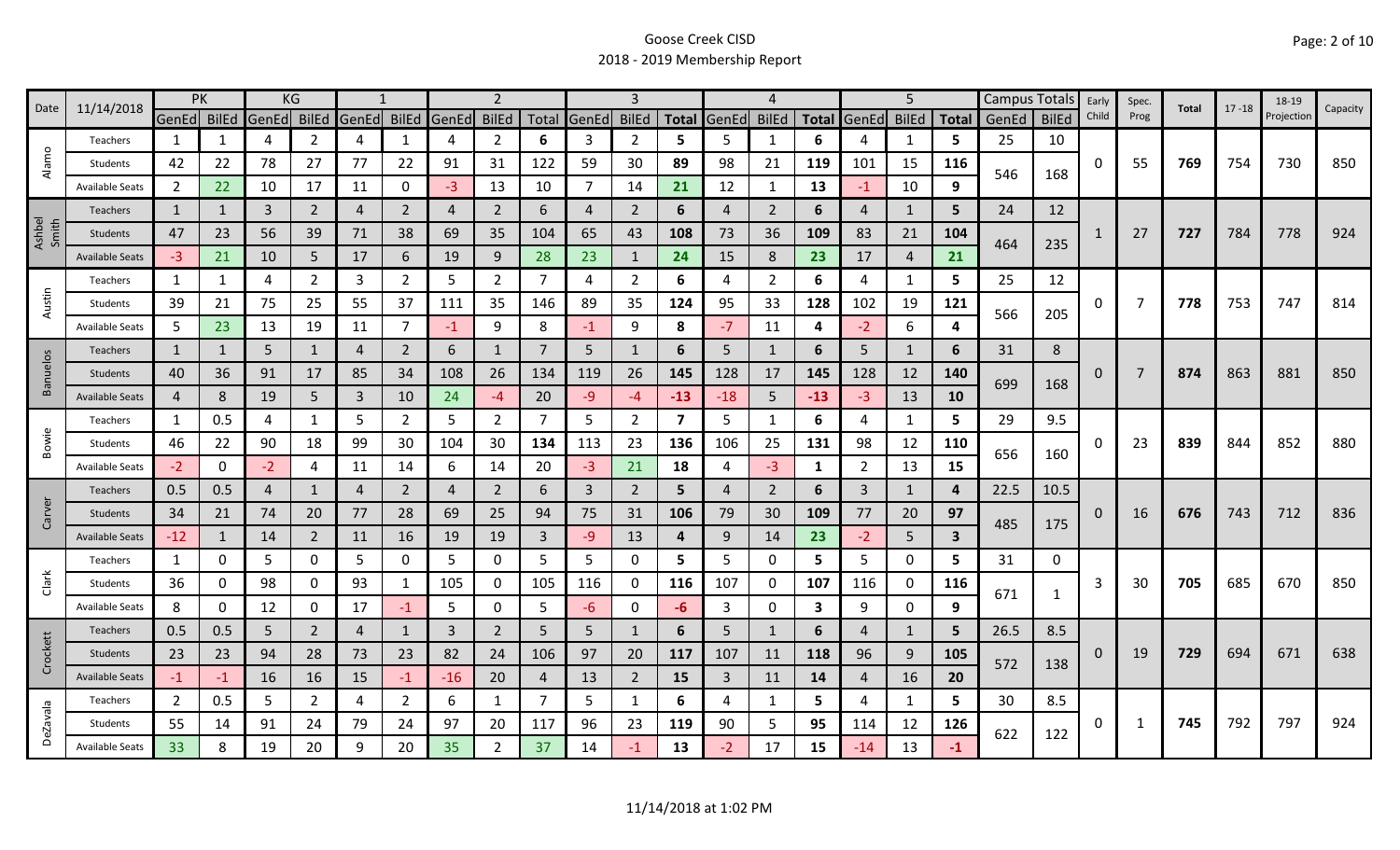| Date               | 11/14/2018             | PK             |          |       | KG             |                   |                |              | 2              |      |                | 3              |                         |       |                |              |       | 5              |              | Campus Totals |              | Early | Spec.    | Total         | $17 - 18$ | 18-19      | Capacity |
|--------------------|------------------------|----------------|----------|-------|----------------|-------------------|----------------|--------------|----------------|------|----------------|----------------|-------------------------|-------|----------------|--------------|-------|----------------|--------------|---------------|--------------|-------|----------|---------------|-----------|------------|----------|
|                    |                        | GenEd BilEd    |          | GenEd |                | BilEd GenEd BilEd |                | <b>GenEd</b> | <b>BilEd</b>   |      | Total GenEd    | <b>BilEd</b>   | <b>Total</b>            | GenEd | <b>BilEd</b>   | <b>Total</b> | GenEd | <b>BilEd</b>   | <b>Total</b> | GenEd         | <b>BilEd</b> | Child | Prog     |               |           | Projection |          |
|                    | <b>Teachers</b>        | $\mathbf{1}$   |          | 3     |                | 3                 |                | 4            |                | 5    | 3              | 2              | 5                       |       | 2              | 6            | 4     | 1              | 5            | 22            | 9            |       |          |               |           |            |          |
| Harlem             | <b>Students</b>        | 57             | 18       | 68    | 24             | 62                | 21             | 80           | 24             | 104  | 69             | 23             | 92                      | 67    | 31             | 98           | 77    | 20             | 97           | 480           | 161          | 3     | 11       | 655           | 638       | 657        | 814      |
|                    | <b>Available Seats</b> | $-13$          | 26       | $-2$  | $-2$           | 4                 |                | 8            | $-2$           | 6    | $-3$           | 21             | 18                      | 21    | 13             | 34           | 23    | 5              | 28           |               |              |       |          |               |           |            |          |
| ш                  | Teachers               |                |          |       |                |                   |                | 7            | $\mathbf{2}$   | 9    | $\overline{7}$ | 2              | 9                       | 9     | 2              | 11           |       | $\overline{2}$ | 9            | 30            | 8            |       |          |               |           |            |          |
| Highlands          | Students               |                |          |       |                |                   |                | 148          | 41             | 189  | 141            | 43             | 184                     | 182   | 46             | 228          | 184   | 33             | 217          | 655           | 163          | 0     | 11       | 829           | 823       | 816        | 814      |
|                    | <b>Available Seats</b> |                |          |       |                |                   |                | 6            | 3              | 9    | 13             |                | 14                      | 16    | $-2$           | 14           | -9    | 17             | 8            |               |              |       |          |               |           |            |          |
|                    | <b>Teachers</b>        | $\overline{2}$ | 1        | 8     | $\overline{2}$ | 8                 | $\overline{2}$ |              |                |      |                |                |                         |       |                |              |       |                |              | 18            | 5            |       |          |               |           |            |          |
| Hopper             | Students               | 74             | 24       | 159   | 36             | 156               | 40             |              |                |      |                |                |                         |       |                |              |       |                |              |               |              |       | 14       | 504           | 524       | 518        | 462      |
|                    | <b>Available Seats</b> | 14             | 20       | 17    | 8              | 20                | $\overline{4}$ |              |                |      |                |                |                         |       |                |              |       |                |              | 389           | 100          |       |          |               |           |            |          |
|                    | Teachers               | 0.5            | 0.5      | 4     | 2              | 4                 | $\overline{2}$ | 3            | $\overline{2}$ | 5    | 3              | 2              | 5.                      | 4     | $\overline{2}$ | 6            | 3     | 1              | 4            | 21.5          | 11.5         |       |          |               |           |            |          |
| <b>Lamar</b>       | Students               | 38             | 16       | 78    | 24             | 85                | 38             | 53           | 35             | 88   | 64             | 29             | 93                      | 85    | 18             | 103          | 68    | 29             | 97           |               |              | 0     | 19       | 679           | 696       | 700        | 858      |
|                    | <b>Available Seats</b> | $-16$          | 6        | 10    | 20             | 3                 | 6              | 13           | 9              | 22   | 2              | 15             | 17                      | 3     | 26             | 29           |       | $-4$           | 3            | 471           | 189          |       |          |               |           |            |          |
|                    | Teachers               | 0.5            | 0.5      | 3     |                | 2                 | $\overline{2}$ | 2            | $\overline{2}$ | 4    | 2              | 2              | 4                       | 2     | 2              | 4            | 2     | 1              | 3            | 13.5          | 10.5         |       |          |               |           |            |          |
| Jacinto            | Students               | 23             | 13       | 42    | 19             | 49                | 24             | 36           | 29             | 65   | 46             | 25             | 71                      | 49    | 24             | 73           | 53    | 15             | 68           |               |              | 0     | $\Omega$ | 447           | 481       | 480        | 528      |
| San                | <b>Available Seats</b> | $-1$           | 9        | 24    | 3              | -5                | 20             | 8            | 15             | 23   | $-2$           | 19             | 17                      | -5.   | 20             | 15           | -3    | 10             | 7            | 298           | 149          |       |          |               |           |            |          |
|                    | Teachers               | 1.5            | 0.5      | 5     |                | 5                 | $\overline{2}$ | 4            | $\overline{2}$ | 6    | 4              | 2              | 6                       | 6     | -1             | 7            | 5     | 1              | 6            | 30.5          | 9.5          |       |          |               |           |            |          |
| Travis             | Students               | 68             | 9        | 112   | 22             | 98                | 24             | 107          | 24             | 131  | 108            | 15             | 123                     | 130   | 21             | 151          | 133   | 9              | 142          |               |              | O     | q        | 889           | 878       | 840        | 880      |
|                    | <b>Available Seats</b> | $-2$           | 13       | $-2$  | 0              | 12                | 20             | $-19$        | 20             |      | $-20$          | 29             | 9                       | 2     |                | 3            | -8    | 16             | 8            | 756           | 124          |       |          |               |           |            |          |
|                    | Teachers               | $\mathbf{1}$   | 0        | 5     |                | $\overline{4}$    | 1              | 5            |                | 6    | 5              | $\overline{2}$ | $\overline{\mathbf{z}}$ | 5     | 2              |              | 5     | 1              | 6            | 30            | 8            |       |          |               |           |            |          |
| Victoria<br>Walker | Students               | 40             | $\Omega$ | 92    | 21             | 87                | 21             | 103          | 16             | 119  | 106            | 24             | 130                     | 134   | 11             | 145          | 141   | 10             | 151          |               |              | 33    | 19       | 858           | 873       | 822        | 924      |
|                    | <b>Available Seats</b> | 4              | 0        | 18    |                |                   |                | 7            | 6              | 13   | $\overline{4}$ | 20             | 24                      | $-24$ | 33             | 9            | $-16$ | 15             | $-1$         | 703           | 103          |       |          |               |           |            |          |
|                    | Teachers               | 15.5           | 9.5      | 67    | 21             | 63                | 24             | 67           | 24             | 91   | 63             | 25             | 88                      | 71    | 22             | 93           | 63    | 15             | 78           | 409.5         | 140.5        |       |          |               |           |            |          |
| Total              | <b>Students</b>        | 662            | 262      | 1298  | 344            | 1246              | 405            | 1363         | 395            | 1758 | 1363           | 390            | 1753                    | 1530  | 329            | 1859         | 1571  | 236            | 1807         | 9,033         | 2361         | 41    | 268      | 11,703 11,825 |           | 11,671     | 12,846   |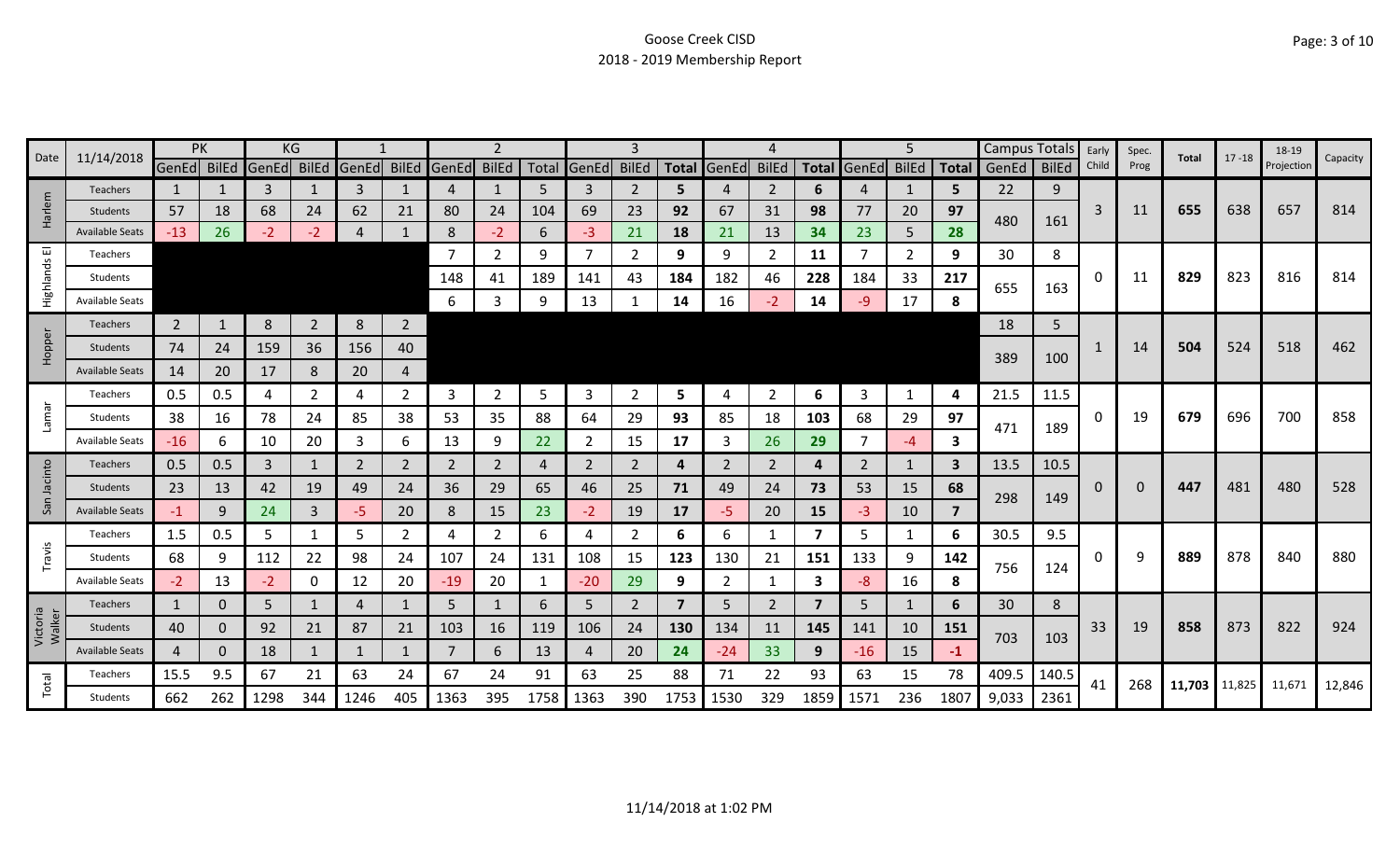| Page: 4 of 10 |  |  |  |
|---------------|--|--|--|
|---------------|--|--|--|

| <b>Campus</b> | 6           | $\overline{\mathbf{z}}$ | 8                   | 9                   | 10             | 11        | 12                  |                   |        | <b>Campus Totals</b>                  |          |
|---------------|-------------|-------------------------|---------------------|---------------------|----------------|-----------|---------------------|-------------------|--------|---------------------------------------|----------|
|               |             |                         |                     |                     |                |           |                     | <b>Enrollment</b> |        | Core Ratio   17-18   18-19 Projection | Capacity |
| <b>BJS</b>    | 303         | 341                     | 312                 |                     |                |           |                     | 956               | 956    | 932                                   | 975      |
| CBJ           | 379         | 354                     | 351                 |                     |                |           |                     | 1,084             | 1,044  | 1,052                                 | 1,100    |
| GJS           | 377         | 370                     | 359                 |                     |                |           |                     | 1,106             | 1,083  | 1,069                                 | 1,125    |
| HMJ           | 349         | 328                     | 316                 |                     |                |           |                     | 993               | 989    | 1,014                                 | 1,225    |
| <b>HJS</b>    | 429         | 363                     | 394                 |                     |                |           |                     | 1,186             | 1,133  | 1,156                                 | 1,225    |
| REL           |             |                         |                     | 461                 | 395            | 473       | 421                 | 1,750             | 1,542  | 1,597                                 | 2,319    |
| <b>RSS</b>    |             |                         |                     | 565                 | 577            | 555       | 522                 | 2,219             | 2,386  | 2,440                                 | 2,408    |
| GCM           |             |                         |                     | 546                 | 547            | 511       | 474                 | 2,078             | 2,155  | 2,226                                 | 1,800    |
| PHC           | $\mathsf 0$ | $\mathsf{O}\xspace$     | $\mathsf{O}\xspace$ | $\mathsf{O}\xspace$ | $\overline{7}$ | 25        | 100                 | 132               | 131    | 35                                    |          |
| Impact        |             |                         |                     | 114                 | 104            | 97        | 86                  | 401               | 384    | 396                                   |          |
| Point         | $2^{\circ}$ | 9                       | 9                   | $8\phantom{1}$      | 20             | 14        | 7 <sup>1</sup>      | 49                | 50     | 40                                    |          |
| <b>SCTHS</b>  |             |                         |                     | $90\,$              | 67             | $\pmb{0}$ | $\mathsf{O}\xspace$ | 157               | 76     | 230                                   |          |
| Total         | 1,839       | 1,765                   | 1,741               | 1,784               | 1,717          | 1,675     | 1,610               | 12,111            | 11,929 | 12,187                                |          |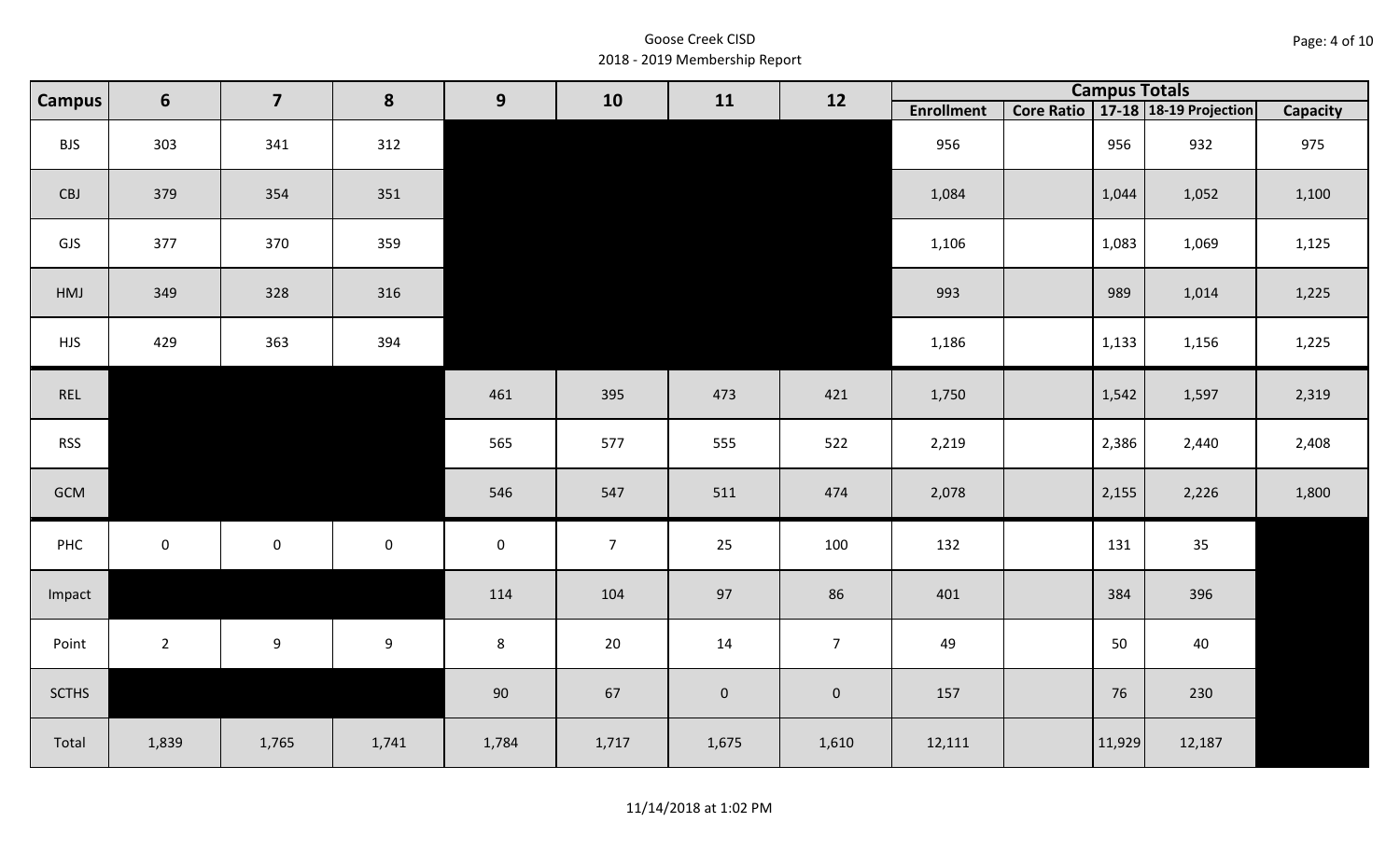|                     | Total               | No Code             | Speech Only  | Mainstream  | Self-Cont<br>50-60% | Self-Cont<br>$>60\%$ | <b>EC SpEd Program</b>  | Homebound    |
|---------------------|---------------------|---------------------|--------------|-------------|---------------------|----------------------|-------------------------|--------------|
| Alamo               | $\overline{0}$      | $\mathbf{0}$        | $\mathbf{0}$ | $\pmb{0}$   | $\pmb{0}$           | $\pmb{0}$            | $\mathbf 0$             | $\mathbf 0$  |
| Ashbel Smith        | 10                  | $\mathbf{1}$        | $\mathbf{1}$ | $\pmb{0}$   | $\pmb{0}$           | $\mathbf{1}$         | $\boldsymbol{7}$        | $\mathbf 0$  |
| Austin              | $\mathbf{1}$        | $\mathbf 1$         | $\mathbf 0$  | $\pmb{0}$   | $\pmb{0}$           | $\pmb{0}$            | $\pmb{0}$               | $\mathbf 0$  |
| Banuelos            | $\mathbf{3}$        | $\mathsf{O}\xspace$ | $\pmb{0}$    | $\pmb{0}$   | $\pmb{0}$           | $\pmb{0}$            | $\mathbf{3}$            | $\pmb{0}$    |
| Bowie               | $6\phantom{1}$      | $\mathbf{1}$        | $\mathbf{0}$ | $\mathbf 0$ | $\mathbf 0$         | $\mathbf 0$          | $5\phantom{.0}$         | $\mathbf 0$  |
| Carver              | $\sqrt{6}$          | $\mathbf{1}$        | $\pmb{0}$    | $\pmb{0}$   | $\pmb{0}$           | $\pmb{0}$            | 5                       | $\pmb{0}$    |
| Clark               | 15                  | $\mathbf{1}$        | $\mathbf 0$  | $\pmb{0}$   | $\pmb{0}$           | $\pmb{0}$            | 11                      | $\mathbf{3}$ |
| Crockett            | 9                   | $\overline{2}$      | $\pmb{0}$    | $\pmb{0}$   | $\pmb{0}$           | $\mathbf{1}$         | 6                       | $\pmb{0}$    |
| DeZavala            | $\mathbf 0$         | $\mathbf 0$         | $\mathbf 0$  | $\pmb{0}$   | $\pmb{0}$           | $\pmb{0}$            | $\pmb{0}$               | $\pmb{0}$    |
| Harlem              | $\,8\,$             | $\mathbf{1}$        | $\mathbf{3}$ | $\pmb{0}$   | $\pmb{0}$           | $\pmb{0}$            | $\overline{\mathbf{4}}$ | $\mathsf 0$  |
| <b>Highlands El</b> | $\mathbf 0$         | $\mathbf 0$         | $\mathbf 0$  | $\pmb{0}$   | $\pmb{0}$           | $\pmb{0}$            | $\pmb{0}$               | $\mathbf 0$  |
| Hopper              | $\boldsymbol{6}$    | $\mathbf{1}$        | $\mathbf{1}$ | $\pmb{0}$   | $\pmb{0}$           | $\pmb{0}$            | $\overline{4}$          | $\pmb{0}$    |
| Lamar               | $\mathbf 0$         | $\mathbf 0$         | $\mathbf 0$  | $\pmb{0}$   | $\pmb{0}$           | $\pmb{0}$            | $\pmb{0}$               | $\pmb{0}$    |
| San Jacinto         | $\mathsf{O}\xspace$ | $\pmb{0}$           | $\pmb{0}$    | $\pmb{0}$   | $\pmb{0}$           | $\pmb{0}$            | $\pmb{0}$               | $\pmb{0}$    |
| Travis              | $\overline{4}$      | $\mathbf 0$         | $\mathbf 0$  | $\pmb{0}$   | $\pmb{0}$           | $\pmb{0}$            | $\overline{4}$          | $\mathbf 0$  |
| Victoria Walker     | 39                  | $6\phantom{.}6$     | 33           | $\pmb{0}$   | $\pmb{0}$           | $\pmb{0}$            | $\pmb{0}$               | $\pmb{0}$    |
| District            | 107                 | 15                  | 38           | $\pmb{0}$   | $\pmb{0}$           | $\overline{2}$       | 49                      | $\mathbf{3}$ |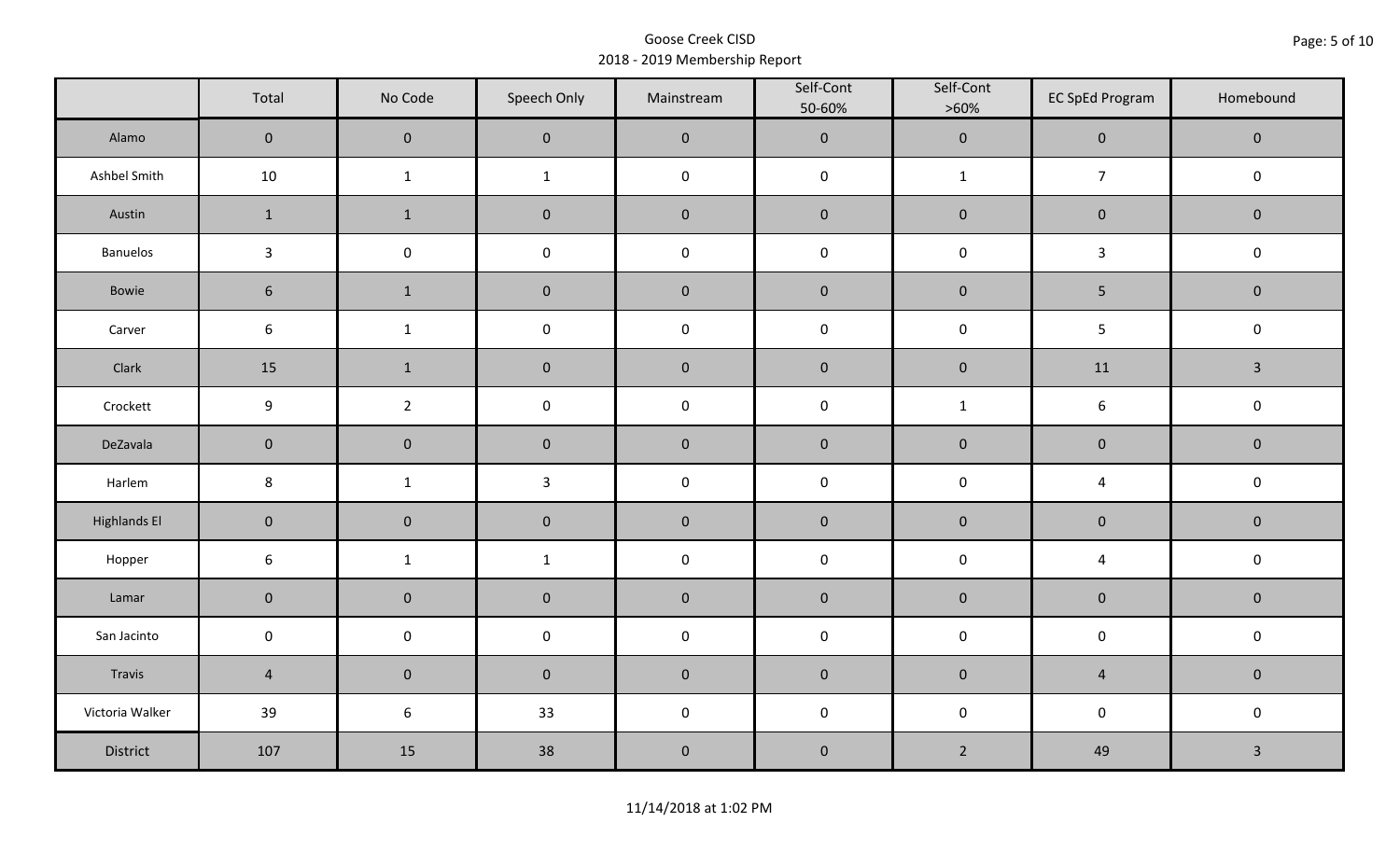| Date               |              | PK<br>KG<br>$\overline{2}$<br>$\overline{3}$<br>$\mathbf{1}$ |                    |                |              |                    | $\overline{4}$ |                    |             | $\overline{5}$  |                | <b>Campus Totals</b> |                 |                |                  |                 |                |                    |                |                |
|--------------------|--------------|--------------------------------------------------------------|--------------------|----------------|--------------|--------------------|----------------|--------------------|-------------|-----------------|----------------|----------------------|-----------------|----------------|------------------|-----------------|----------------|--------------------|----------------|----------------|
|                    |              | Bilingual Bil Gate                                           | Bilingual Bil Gate |                |              | Bilingual Bil Gate |                | Bilingual Bil Gate | Bilingual   | <b>Bil Gate</b> | <b>NAC</b>     | Bilingual            | <b>Bil Gate</b> | <b>NAC</b>     | <b>Bilingual</b> | <b>Bil Gate</b> | <b>NAC</b>     | Bilingual Bil Gate |                | <b>NAC</b>     |
| Alamo              | 22           | $\mathbf 0$                                                  | 27                 | $\mathbf 0$    | 18           | $\overline{4}$     | 29             | $\mathbf{3}$       | 35          | 4               | 9              | 33                   | $\overline{2}$  | 14             | 35               | $\mathbf 0$     | 20             | 199                | 13             | 43             |
| Ashbel<br>Smith    | 23           | $\mathbf 0$                                                  | 46                 | $\mathbf{0}$   | 34           | $\overline{4}$     | 34             | $2^{\circ}$        | 41          | $\overline{2}$  | 14             | 36                   | $\overline{0}$  | 20             | 21               | $\mathbf{0}$    | 43             | 235                | 8              | $\overline{0}$ |
| Austin             | 21           | $\mathbf 0$                                                  | 25                 | $\mathbf 0$    | 35           | 3                  | 33             | $\mathbf{3}$       | 34          | $\mathbf{1}$    | 20             | 33                   | $\mathbf 0$     | 43             | 19               | $\mathbf 0$     | $\mathbf 0$    | 200                | $\overline{7}$ | 0              |
| <b>Banuelos</b>    | 36           | $\mathbf{0}$                                                 | 17                 | $\mathbf{0}$   | 30           | $\overline{4}$     | 23             | $\overline{3}$     | 19          | 7 <sup>1</sup>  | 43             | 17                   | $\overline{0}$  | $\mathbf{0}$   | 12               | $\overline{0}$  | $\mathbf{0}$   | 154                | 14             | $\mathbf{0}$   |
| <b>Bowie</b>       | 23           | $\mathbf 0$                                                  | 19                 | $\mathbf 0$    | 29           | $\mathbf{1}$       | 27             | $\mathbf{3}$       | 23          | $\mathbf 0$     | $\mathbf 0$    | 25                   | $\mathbf 0$     | $\mathbf 0$    | 12               | $\mathbf 0$     | $\mathbf 0$    | 158                | 4              | 0              |
| Carver             | 21           | $\mathbf 0$                                                  | 20                 | $\overline{0}$ | 27           | $\mathbf{1}$       | 23             | $2^{\circ}$        | 30          | $\mathbf{1}$    | $\mathbf{0}$   | 30                   | $\overline{0}$  | $\overline{0}$ | 20               | $\overline{0}$  | $\overline{0}$ | 171                | $\overline{4}$ | $\mathbf 0$    |
| Clark              | $\mathbf 0$  | $\mathbf 0$                                                  | $\mathsf{O}$       | $\mathbf 0$    | $\mathbf{1}$ | $\mathbf 0$        | 0              | $\mathbf{0}$       | $\mathbf 0$ | $\mathbf 0$     | $\mathbf 0$    | $\mathbf 0$          | $\mathbf 0$     | $\mathbf 0$    | $\mathbf 0$      | $\overline{0}$  | $\mathbf 0$    | $\mathbf{1}$       | $\mathbf 0$    | $\mathbf 0$    |
| Crockett           | 23           | $\mathbf{0}$                                                 | 28                 | $\mathbf 0$    | 21           | $\overline{3}$     | 22             | $2^{\circ}$        | 17          | $\mathbf{3}$    | $\mathbf 0$    | 11                   | $\overline{0}$  | $\mathbf{0}$   | 9                | $\mathbf{0}$    | $\overline{0}$ | 131                | 8              | $\mathbf 0$    |
| DeZavala           | 14           | $\mathbf 0$                                                  | 24                 | $\mathsf 0$    | 24           | $\mathbf 0$        | 20             | $\mathbf 0$        | 21          | $2^{\circ}$     | $\mathbf 0$    | 5                    | $\mathbf 0$     | $\mathbf 0$    | 12               | $\mathbf 0$     | $\mathbf 0$    | 120                | $\overline{2}$ | 0              |
| Harlem             | 18           | $\mathbf 0$                                                  | 24                 | $\overline{0}$ | 17           | $\overline{4}$     | 21             | $\overline{3}$     | 23          | $\mathbf 0$     | $\overline{0}$ | 29                   | $2^{\circ}$     | $\overline{0}$ | 20               | $\mathbf{0}$    | $\overline{0}$ | 152                | 9              | $\overline{0}$ |
| Highlands<br>EI    |              |                                                              |                    |                |              |                    | 40             | $\mathbf{1}$       | 41          | $\overline{2}$  | 0              | 47                   | $\mathbf 0$     | $\mathbf 0$    | 31               | $2^{\circ}$     | $\mathbf 0$    | 159                | 5              | 0              |
| Hopper             | 24           | $\mathbf{0}$                                                 | 36                 | $\overline{0}$ | 40           | $\mathbf 0$        |                |                    |             |                 |                |                      |                 |                |                  |                 |                | 100                | $\mathbf{0}$   | $\overline{0}$ |
| Lamar              | 16           | $\mathbf 0$                                                  | 24                 | $\mathbf 0$    | 32           | 6                  | 32             | $\mathbf{3}$       | 27          | $2^{\circ}$     | 0              | 17                   | $\overline{2}$  | $\mathbf 0$    | 28               | $\mathbf{1}$    | $\mathbf 0$    | 176                | 14             | 0              |
| San Jacinto        | 13           | $\mathbf 0$                                                  | 19                 | $\overline{0}$ | 21           | $\overline{3}$     | 28             | $\mathbf{1}$       | 24          | $\mathbf{1}$    | $\overline{0}$ | 24                   | $\overline{0}$  | $\overline{0}$ | 15               | $\overline{0}$  | $\overline{0}$ | 144                | 5              | $\mathbf{0}$   |
| Travis             | 9            | $\mathbf 0$                                                  | 22                 | $\mathbf 0$    | 24           | $\mathbf 0$        | 21             | $\mathbf{3}$       | 14          | $\mathbf{1}$    | $\mathsf 0$    | 20                   | $\mathbf{1}$    | $\mathbf 0$    | 8                | $\mathbf{1}$    | $\mathbf 0$    | 118                | 6              | 0              |
| Victoria<br>Walker | $\mathbf{0}$ | $\mathbf{0}$                                                 | 21                 | $\overline{0}$ | 22           | $\mathbf 0$        | 13             | $\mathbf{3}$       | 24          | $\mathbf{0}$    | $\mathbf 0$    | 11                   | $\overline{0}$  | $\overline{0}$ | 10               | $\mathbf{0}$    | $\overline{0}$ | 101                | 3              | $\mathbf 0$    |
| Total              | 263          | 0                                                            | 352                | $\mathbf 0$    | 375          | 33                 | 366            | 32                 | 373         | 26              | 86             | 338                  | $\overline{7}$  | 77             | 252              | 4               | 63             | 2319               | 102            | 43             |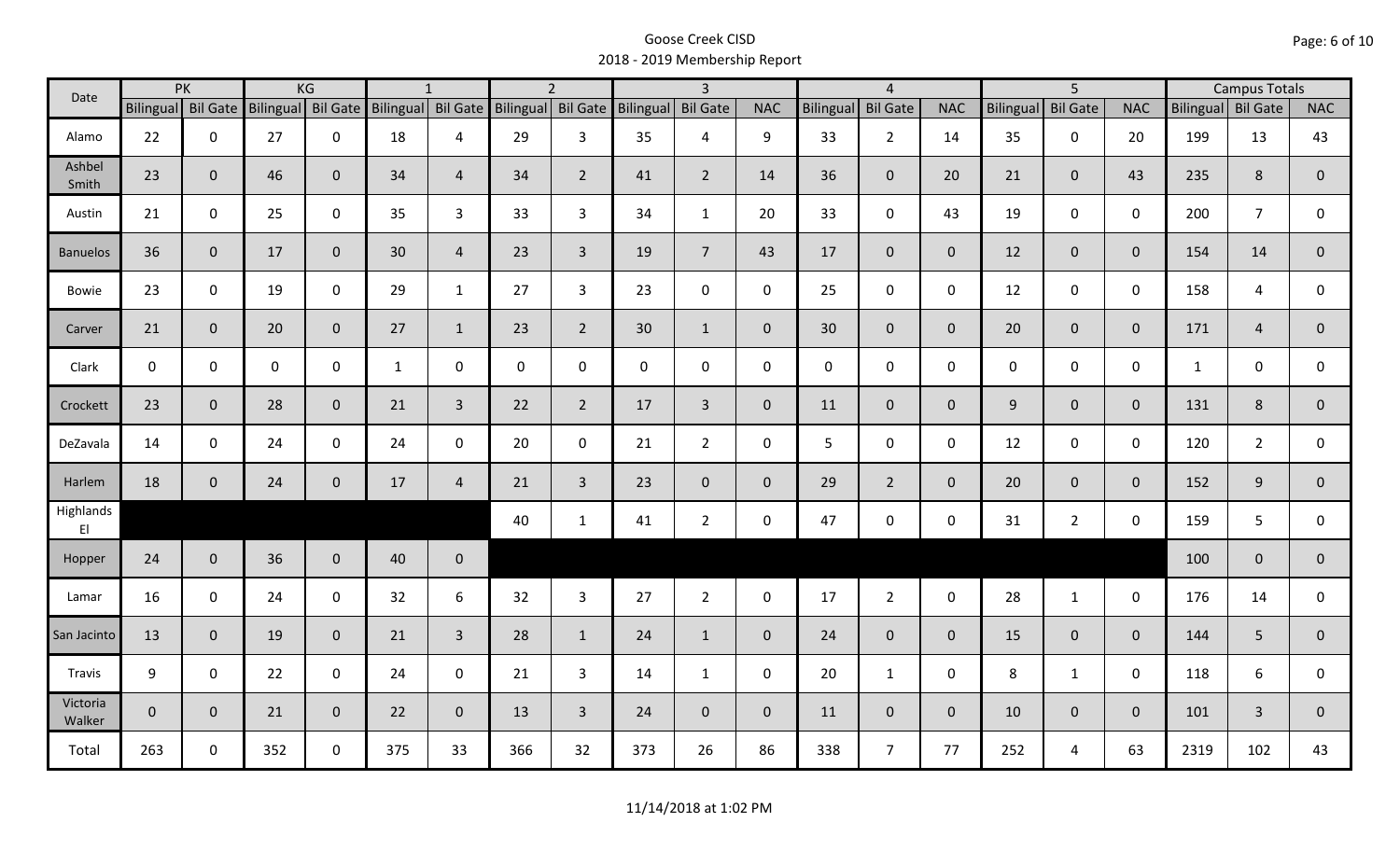| Date               |                | PK              |                     | KG              | $\overline{1}$  |                 |                | $\overline{2}$  |                | $\overline{3}$  |                | $\overline{4}$  | $\overline{5}$   |                 | <b>Campus Totals</b> |                  |
|--------------------|----------------|-----------------|---------------------|-----------------|-----------------|-----------------|----------------|-----------------|----------------|-----------------|----------------|-----------------|------------------|-----------------|----------------------|------------------|
|                    | <b>GATE</b>    | <b>Bil GATE</b> | <b>GATE</b>         | <b>Bil GATE</b> | <b>GATE</b>     | <b>Bil GATE</b> | <b>GATE</b>    | <b>Bil GATE</b> | <b>GATE</b>    | <b>Bil GATE</b> | <b>GATE</b>    | <b>Bil GATE</b> | <b>GATE</b>      | <b>Bil GATE</b> | <b>GATE</b>          | <b>Bil GATE</b>  |
| Alamo              | $\mathbf{0}$   | $\mathbf 0$     | $\mathbf 0$         | $\mathbf 0$     | $2^{\circ}$     | $\overline{4}$  | 14             | $\overline{3}$  | 9              | $\overline{4}$  | 12             | $\overline{2}$  | 10               | $\mathbf 0$     | 47                   | 13               |
| Ashbel Smith       | $\mathbf{0}$   | $\overline{0}$  | $\mathbf 0$         | $\mathbf{0}$    | $\mathbf{3}$    | $\overline{4}$  | 8              | $\mathbf{0}$    | $\mathsf{3}$   | $\overline{2}$  | $\overline{3}$ | $\mathbf 0$     | 6                | $\mathbf{0}$    | 23                   | $\boldsymbol{6}$ |
| Austin             | $\mathbf 0$    | $\mathbf 0$     | $\mathbf 0$         | $\mathbf 0$     | $\overline{7}$  | $\mathbf{3}$    | 23             | $\mathbf{3}$    | 16             | $\mathbf{1}$    | 25             | 0               | 24               | $\mathbf 0$     | 95                   | $\overline{7}$   |
| <b>Banuelos</b>    | $\overline{0}$ | $\mathbf 0$     | $\mathsf{O}\xspace$ | $\overline{0}$  | 10              | $\overline{4}$  | 13             | $\overline{3}$  | 26             | $2^{\circ}$     | 24             | $\mathbf 0$     | 21               | $\overline{0}$  | 94                   | 9                |
| Bowie              | $\mathbf 0$    | $\mathbf 0$     | $\mathsf{O}$        | $\mathbf 0$     | $\mathbf{1}$    | $\mathbf{1}$    | 9              | $\overline{3}$  | 10             | $\mathbf 0$     | $\,8\,$        | 0               | $\boldsymbol{9}$ | $\mathbf 0$     | 37                   | $\overline{a}$   |
| Carver             | $\overline{0}$ | $\mathbf 0$     | $\mathsf{O}\xspace$ | $\mathbf{0}$    | $\overline{2}$  | $\mathbf{1}$    | $\overline{4}$ | $\overline{2}$  | $\overline{4}$ | $\mathbf{1}$    | 8              | $\mathbf 0$     | 11               | $\mathbf{0}$    | 29                   | $\overline{4}$   |
| Clark              | $\mathbf 0$    | $\mathbf 0$     | $\mathsf{O}\xspace$ | 0               | $\overline{7}$  | $\mathbf 0$     | 12             | $\mathbf 0$     | 20             | $\mathbf 0$     | 17             | $\mathbf 0$     | 13               | $\mathbf 0$     | 69                   | $\mathbf 0$      |
| Crockett           | $\overline{0}$ | $\mathbf{0}$    | $\mathbf 0$         | $\overline{0}$  | $2^{\circ}$     | $\overline{3}$  | 10             | $\overline{2}$  | 18             | $\overline{0}$  | 10             | $\overline{0}$  | 13               | $\mathbf 0$     | 53                   | 5                |
| DeZavala           | $\mathbf 0$    | $\mathbf 0$     | $\mathbf 0$         | $\mathbf 0$     | $2^{\circ}$     | $\mathbf 0$     | 9              | $\mathbf 0$     | 12             | $\overline{2}$  | $\overline{7}$ | $\mathbf 0$     | 10               | $\mathbf 0$     | 40                   | $\overline{2}$   |
| Harlem             | $\overline{0}$ | $\overline{0}$  | $\mathbf 0$         | $\mathbf{0}$    | $5\phantom{.0}$ | $\overline{4}$  | 12             | $\overline{3}$  | 12             | $\overline{0}$  | 16             | $\mathbf{0}$    | $\overline{7}$   | $\pmb{0}$       | 52                   | $\overline{7}$   |
| Highlands El       |                |                 |                     |                 |                 |                 | 15             | $\mathbf{1}$    | 15             | $\overline{2}$  | 19             | 0               | 20               | $\mathbf 0$     | 69                   | $\mathbf{3}$     |
| Hopper             | $\overline{0}$ | $\overline{0}$  | $\mathbf 0$         | $\overline{0}$  | 13              | $\mathbf 0$     |                |                 |                |                 |                |                 |                  |                 | 13                   | $\pmb{0}$        |
| Lamar              | $\mathbf 0$    | $\mathbf 0$     | $\mathbf 0$         | $\mathbf 0$     | 3               | 6               | 10             | $\mathbf 0$     | $\mathbf{3}$   | $\overline{2}$  | 6              | $\mathbf 0$     | 5 <sub>1</sub>   | $\mathbf 0$     | 27                   | 8                |
| San Jacinto        | $\mathbf{0}$   | $\overline{0}$  | $\mathbf 0$         | $\mathbf 0$     | $\overline{3}$  | $\overline{3}$  | $\overline{2}$ | $\mathbf{1}$    | $\mathbf{1}$   | $\mathbf{1}$    | $\overline{4}$ | $\mathbf{0}$    | 5                | $\mathbf 0$     | 15                   | 5                |
| Travis             | $\mathbf 0$    | $\mathbf 0$     | $\mathsf{O}\xspace$ | $\mathbf 0$     | 7 <sup>7</sup>  | $\mathbf 0$     | 11             | $\mathbf{3}$    | 13             | $\mathbf 0$     | $\overline{7}$ | 0               | 16               | $\mathbf 0$     | 54                   | $\mathsf{3}$     |
| Victoria<br>Walker | $\overline{0}$ | $\overline{0}$  | $\mathbf 0$         | $\overline{0}$  | 10              | $\overline{0}$  | 16             | $\overline{3}$  | 20             | $\overline{0}$  | 22             | $\overline{0}$  | 24               | $\mathbf{0}$    | 92                   | $\overline{3}$   |
| Total              | $\mathbf 0$    | $\mathbf 0$     | $\mathbf 0$         | $\mathbf 0$     | 77              | 33              | 168            | 27              | 182            | 17              | 188            | $2^{\circ}$     | 194              | $\mathbf 0$     | 809                  | 79               |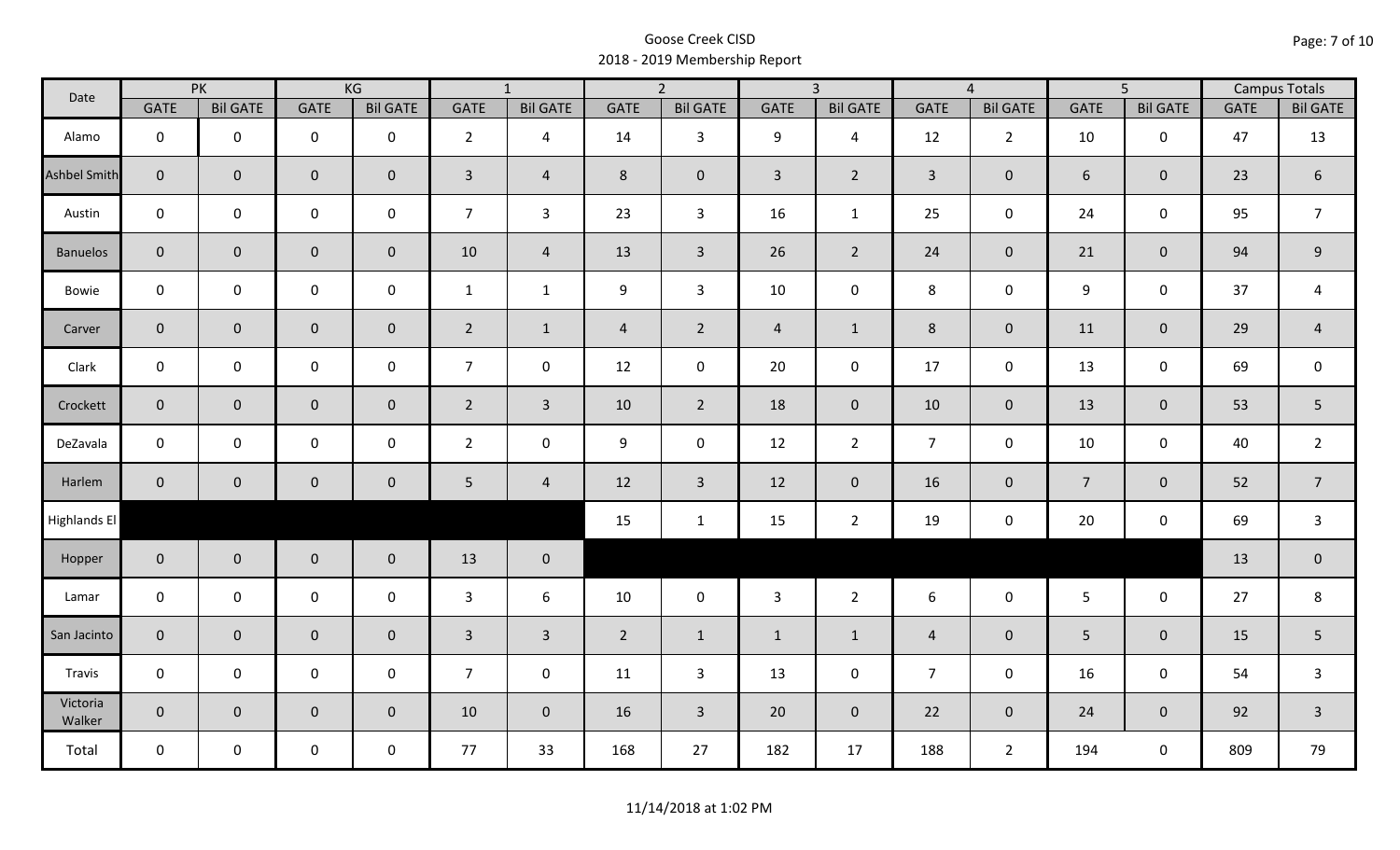|                     | Speech Only     | Inclusion       | Resource <21% | Resource<br>21-50% | Self-Cont<br>50-60% | Self-Cont<br>$>60\%$ | <b>EC SpEd Program</b>  | Homebound      |
|---------------------|-----------------|-----------------|---------------|--------------------|---------------------|----------------------|-------------------------|----------------|
|                     | $\mathbf 0$     | 40              | 41            | 42                 | 43                  | 44                   | 45                      | $\mathbf{1}$   |
| Alamo               | 16              | $\overline{7}$  | 20            | $\overline{4}$     | $\mathbf{1}$        | 12                   | $\pmb{0}$               | $\mathbf 0$    |
| Ashbel Smith        | 33              | 5               | 16            | 5                  | $\mathbf 1$         | $12$                 | 15                      | 0              |
| Austin              | $\overline{26}$ | $\overline{2}$  | 28            | $\overline{3}$     | $\pmb{0}$           | $\overline{7}$       | $\pmb{0}$               | $\overline{0}$ |
| <b>Banuelos</b>     | 28              | 8               | 21            | 11                 | $\pmb{0}$           | $\mathbf 1$          | 6                       | $\mathbf 0$    |
| <b>Bowie</b>        | 22              | 11              | 16            | $\boldsymbol{6}$   | $1\,$               | 14                   | $\boldsymbol{9}$        | $\pmb{0}$      |
| Carver              | 28              | $\overline{4}$  | 16            | 8                  | $\mathbf{1}$        | $\boldsymbol{9}$     | $\overline{7}$          | $\mathbf{1}$   |
| Clark               | 17              | $\overline{7}$  | 16            | $\overline{7}$     | $\overline{3}$      | 19                   | 11                      | 3              |
| Crockett            | 33              | 13              | 19            | $\mathbf{1}$       | $\pmb{0}$           | 11                   | 8                       | 0              |
| DeZavala            | 28              | 11              | 18            | $6\,$              | $\pmb{0}$           | $\mathbf{1}$         | $\pmb{0}$               | $\overline{0}$ |
| Harlem              | 21              | $\overline{3}$  | 25            | $\overline{2}$     | $\mathbf 1$         | $\overline{7}$       | $\overline{\mathbf{4}}$ | 0              |
| <b>Highlands El</b> | 11              | $\overline{22}$ | 12            | 14                 | $\pmb{0}$           | 11                   | $\pmb{0}$               | $\mathbf{1}$   |
| Hopper              | 21              | $\mathbf 1$     | $\,8\,$       | $\pmb{4}$          | $\pmb{0}$           | $\overline{7}$       | $\overline{7}$          | $\mathbf 0$    |
| Lamar               | 14              | $6\phantom{1}6$ | 20            | 5                  | $\pmb{0}$           | 19                   | $\pmb{0}$               | $\mathbf 0$    |
| San Jacinto         | 15              | $\overline{2}$  | 22            | $\overline{2}$     | $\pmb{0}$           | $\pmb{0}$            | $\pmb{0}$               | 0              |
| Travis              | 32              | 9               | 19            | $\overline{2}$     | $1\,$               | 5                    | $\overline{4}$          | $\mathbf 0$    |
| Victoria Walker     | 51              | 11              | 15            | $\mathbf{3}$       | $\mathbf{1}$        | 19                   | $\pmb{0}$               | $\mathbf{1}$   |
| <b>BJS</b>          | $\overline{3}$  | 55              | 15            | $\boldsymbol{9}$   | 23                  | $\mathbf{1}$         | $\mathbf 0$             | $\mathbf{1}$   |
| CBJ                 | $\,8\,$         | 63              | $6\,$         | 24                 | $30\,$              | 24                   | $\pmb{0}$               | 0              |
| GJS                 | $\overline{7}$  | 41              | 21            | 26                 | $\,8$               | 18                   | $\mathbf 0$             | $\mathbf{1}$   |
| HMJ                 | $\overline{3}$  | 45              | $6\,$         | 28                 | 19                  | 11                   | $\pmb{0}$               | 0              |
| <b>HJS</b>          | $\overline{3}$  | 59              | 8             | 16                 | 20                  | 20                   | $\pmb{0}$               | $\mathbf 0$    |
| <b>REL</b>          | $\mathbf 0$     | 88              | 45            | 41                 | $\overline{7}$      | 46                   | $\pmb{0}$               | 4              |
| <b>RSS</b>          | $6\phantom{1}6$ | 80              | 36            | 42                 | $\overline{3}$      | 46                   | $\pmb{0}$               | $\mathbf{1}$   |
| GCM                 | $\mathbf{1}$    | 109             | 40            | 41                 | $\overline{4}$      | 25                   | $\pmb{0}$               | 4              |
| Impact              | $\mathbf 0$     | $\overline{2}$  | $\mathbf{0}$  | $\mathbf 0$        | $\mathbf 0$         | $\pmb{0}$            | $\mathbf 0$             | $\overline{0}$ |
| <b>Stuart CTHS</b>  | $\mathsf 0$     | 22              | $\pmb{0}$     | $\pmb{0}$          | $\pmb{0}$           | $\pmb{0}$            | $\pmb{0}$               | 0              |
| PHC                 | $\mathbf 0$     | 17              | $1\,$         | $\pmb{0}$          | $\pmb{0}$           | $\pmb{0}$            | $\pmb{0}$               | $\pmb{0}$      |
| Point               | $\mathbf 0$     | $\mathbf 0$     | $\mathbf 0$   | $\boldsymbol{0}$   | $\pmb{0}$           | $\mathbf 0$          | $\mathbf 0$             | 0              |
| Elementary          | 396             | 122             | 291           | 83                 | 10                  | 154                  | 71                      | $6\phantom{a}$ |
| Secondary           | 31              | 581             | 178           | 227                | 114                 | 191                  | $\mathbf 0$             | 11             |
| <b>District</b>     | 427             | 703             | 469           | 310                | 124                 | 345                  | 71                      | 17             |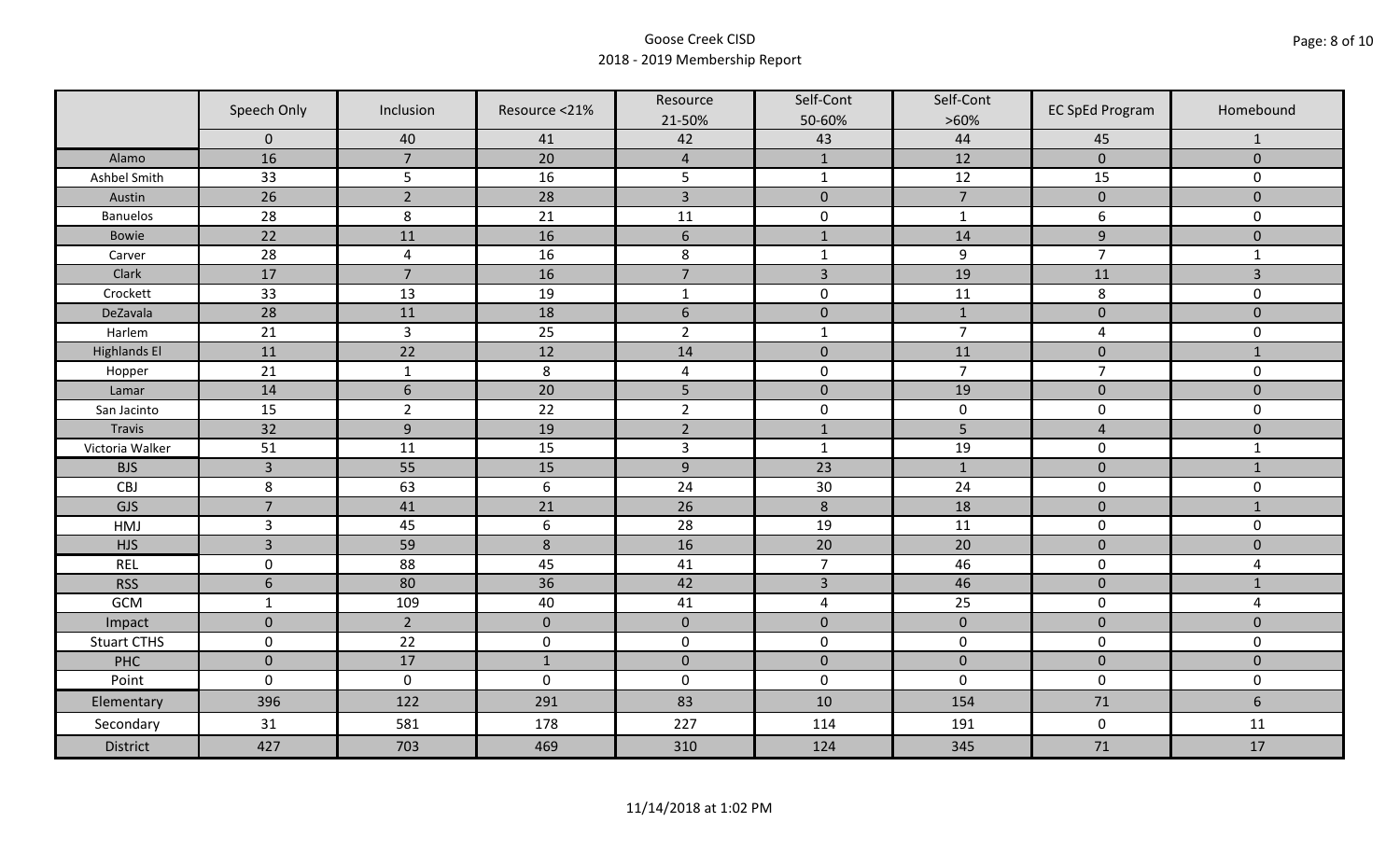|                     | At-Risk | SpEd           | GT             | <b>LEP</b>     | Migrant        | Econ Dis | Dyslexia       | 504  |
|---------------------|---------|----------------|----------------|----------------|----------------|----------|----------------|------|
| Alamo               | 520     | 61             | 60             | 248            | 5              | 580      | 18             | 26   |
| Ashbel Smith        | 558     | 88             | 29             | 285            | $\overline{4}$ | 604      | $\overline{7}$ | 20   |
| Austin              | 442     | 66             | 102            | 226            | 9              | 461      | 20             | 50   |
| <b>Banuelos</b>     | 497     | 75             | 103            | 195            | $2^{\circ}$    | 511      | 14             | 47   |
| Bowie               | 481     | 80             | 41             | 179            | $6\,$          | 626      | 17             | 40   |
| Carver              | 463     | 75             | 33             | 199            | $\overline{a}$ | 597      | 15             | 29   |
| Clark               | 251     | 83             | 69             | 31             | $\mathbf{1}$   | 343      | 23             | 42   |
| Crockett            | 427     | 86             | 58             | 165            | 9              | 483      | 18             | 44   |
| DeZavala            | 436     | 66             | 42             | 154            | $\overline{2}$ | 597      | 11             | 53   |
| Harlem              | 420     | 63             | 59             | 188            | $\overline{2}$ | 566      | 9              | 31   |
| <b>Highlands El</b> | 413     | 71             | 72             | 188            | $\mathbf 0$    | 596      | 32             | 99   |
| Hopper              | 337     | 48             | 13             | 124            | $2^{\circ}$    | 357      | $\mathbf{1}$   | 21   |
| Lamar               | 441     | 64             | 35             | 211            | $\overline{2}$ | 581      | 29             | 38   |
| San Jacinto         | 349     | 41             | 20             | 168            | $\mathbf 0$    | 374      | 12             | 22   |
| Travis              | 516     | 72             | 57             | 160            | $\overline{2}$ | 610      | 27             | 52   |
| Victoria Walker     | 435     | 102            | 95             | 163            | $6\phantom{.}$ | 429      | 19             | 41   |
| <b>BJS</b>          | 517     | 110            | 63             | 156            | 5              | 782      | 50             | 84   |
| <b>CBJ</b>          | 604     | 157            | 112            | 136            | $\bf 8$        | 794      | 62             | 120  |
| GJS                 | 499     | 125            | 128            | 86             | 8              | 607      | 75             | 131  |
| <b>HMJ</b>          | 568     | 115            | 50             | 179            | 11             | 851      | 63             | 88   |
| <b>HJS</b>          | 576     | 129            | 136            | 104            | $\overline{3}$ | 731      | 61             | 111  |
| <b>REL</b>          | 751     | 247            | 90             | 199            | 11             | 1361     | 80             | 146  |
| <b>RSS</b>          | 960     | 223            | 205            | 194            | 14             | 1302     | 96             | 204  |
| <b>GCM</b>          | 887     | 233            | 179            | 132            | 14             | 1127     | 84             | 179  |
| Impact              | 83      | 2 <sup>1</sup> | 74             | $\overline{3}$ | $\overline{3}$ | 255      | 6              | 18   |
| <b>Stuart CTHS</b>  | 87      | 22             | 7 <sup>7</sup> | 20             | $\overline{2}$ | 111      | 14             | 19   |
| PHC                 | 108     | 18             | $\overline{2}$ | $6\phantom{1}$ | $\mathbf{1}$   | 89       | 6              | 13   |
| Point               | 69      | 5              | $\overline{3}$ | 8              | $\overline{0}$ | 53       | $\overline{7}$ | 12   |
| Elementary          | 6986    | 1141           | 888            | 2884           | 56             | 8315     | 272            | 655  |
| Secondary           | 5709    | 1386           | 1049           | 1223           | 80             | 8063     | 604            | 1125 |
| District            | 12695   | 2527           | 1937           | 4107           | 136            | 16378    | 876            | 1780 |